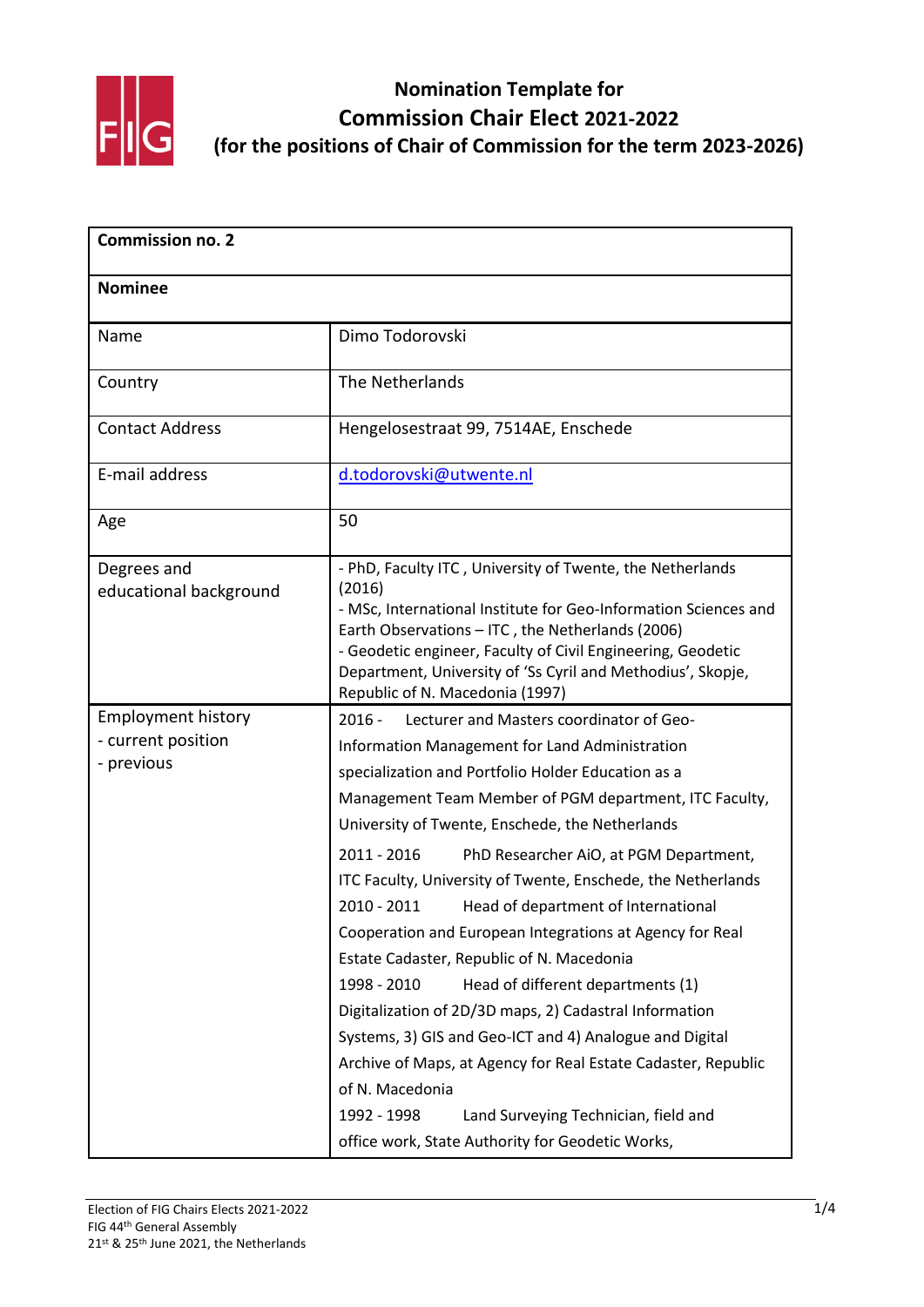

|                                    | Republic of N. Macedonia                                                                                                                                                                                                                                                                                                                                                                                                                                                                                    |
|------------------------------------|-------------------------------------------------------------------------------------------------------------------------------------------------------------------------------------------------------------------------------------------------------------------------------------------------------------------------------------------------------------------------------------------------------------------------------------------------------------------------------------------------------------|
| Positions of trust                 | $2019 - 2023$<br>FIG Commission 2 Chair of Work                                                                                                                                                                                                                                                                                                                                                                                                                                                             |
| - current                          | Group 2.1 Developing Academic Networks                                                                                                                                                                                                                                                                                                                                                                                                                                                                      |
| - previous                         | $2018 -$<br>Chair of Latin America Land Administration<br>Network - LALAN (network of Universities and Land Agencies)<br>$2017 -$<br>Secretary of School for Land Administration<br>Studies (SLAS), Joint initiative Faculty ITC/Kadaster<br>International<br>2008-2012 Chair of MAK-HOL NUFFIC ALUMNI ASSOCIATION -<br>Association of all students from Macedonia that studied or had<br>training longer than 3 weeks in the Netherlands -this was<br>supported by the Netherlands Embassy in n. Macedonia |
|                                    |                                                                                                                                                                                                                                                                                                                                                                                                                                                                                                             |
| Other activities in FIG            | $2019 - 2023$<br>FIG Commission 2 Chair of Work                                                                                                                                                                                                                                                                                                                                                                                                                                                             |
|                                    | Group 2.1 Developing Academic Networks                                                                                                                                                                                                                                                                                                                                                                                                                                                                      |
| Field of surveying discipline      | Land Administration, Cadaster                                                                                                                                                                                                                                                                                                                                                                                                                                                                               |
| <b>Nominees Statement:</b>         |                                                                                                                                                                                                                                                                                                                                                                                                                                                                                                             |
| Why I want to be a                 | - I'm active in FIG since 2006 by arrangements for including                                                                                                                                                                                                                                                                                                                                                                                                                                                |
| <b>Commission Chair and what I</b> | Agency for Real Estate Cadaster from Republic of N. Macedonia                                                                                                                                                                                                                                                                                                                                                                                                                                               |
| would like to achieve              | as an affiliate member of FIG; since 2006 I regularly publish<br>papers and attend FIG WW and Congresses.                                                                                                                                                                                                                                                                                                                                                                                                   |
|                                    | - I strongly believe in the FIG Mission and Vision and I recognize                                                                                                                                                                                                                                                                                                                                                                                                                                          |
|                                    | them in line with the UN SDG's for sustainable development.                                                                                                                                                                                                                                                                                                                                                                                                                                                 |
|                                    | - I will actively support FIG work and promote further                                                                                                                                                                                                                                                                                                                                                                                                                                                      |
|                                    | development of advanced professional education and                                                                                                                                                                                                                                                                                                                                                                                                                                                          |
|                                    | developing/connecting academic networks (like LALAN for e.g.)<br>- exercising the proven model of the Dutch Geo community and<br>advanced education where applicable                                                                                                                                                                                                                                                                                                                                        |
| What I can offer to FIG in         | - I get most energy and innovative spirit when I'm in a class with                                                                                                                                                                                                                                                                                                                                                                                                                                          |
| support of the aims and            | students and young professionals - having this said I'll focus a                                                                                                                                                                                                                                                                                                                                                                                                                                            |
| objectives of the Commission       | lot of my work on motivation and inspiring young                                                                                                                                                                                                                                                                                                                                                                                                                                                            |
|                                    | Surveyors/professionals - I'll work closely with FIG YSN                                                                                                                                                                                                                                                                                                                                                                                                                                                    |
|                                    | - Bring on higher level innovative and effective education and<br>training for surveyors by sharing and dissemination of surveying                                                                                                                                                                                                                                                                                                                                                                          |
|                                    | knowhow via academic and knowledge networks                                                                                                                                                                                                                                                                                                                                                                                                                                                                 |
|                                    | - Strong international and entrepreneurial orientation that I                                                                                                                                                                                                                                                                                                                                                                                                                                               |
|                                    | practice in my present work position and the one that Dutch                                                                                                                                                                                                                                                                                                                                                                                                                                                 |
|                                    | geo community and FIG delegates exercise                                                                                                                                                                                                                                                                                                                                                                                                                                                                    |
|                                    | - Enhance cooperation with other FIG commissions to create<br>added value for the FIG Community                                                                                                                                                                                                                                                                                                                                                                                                             |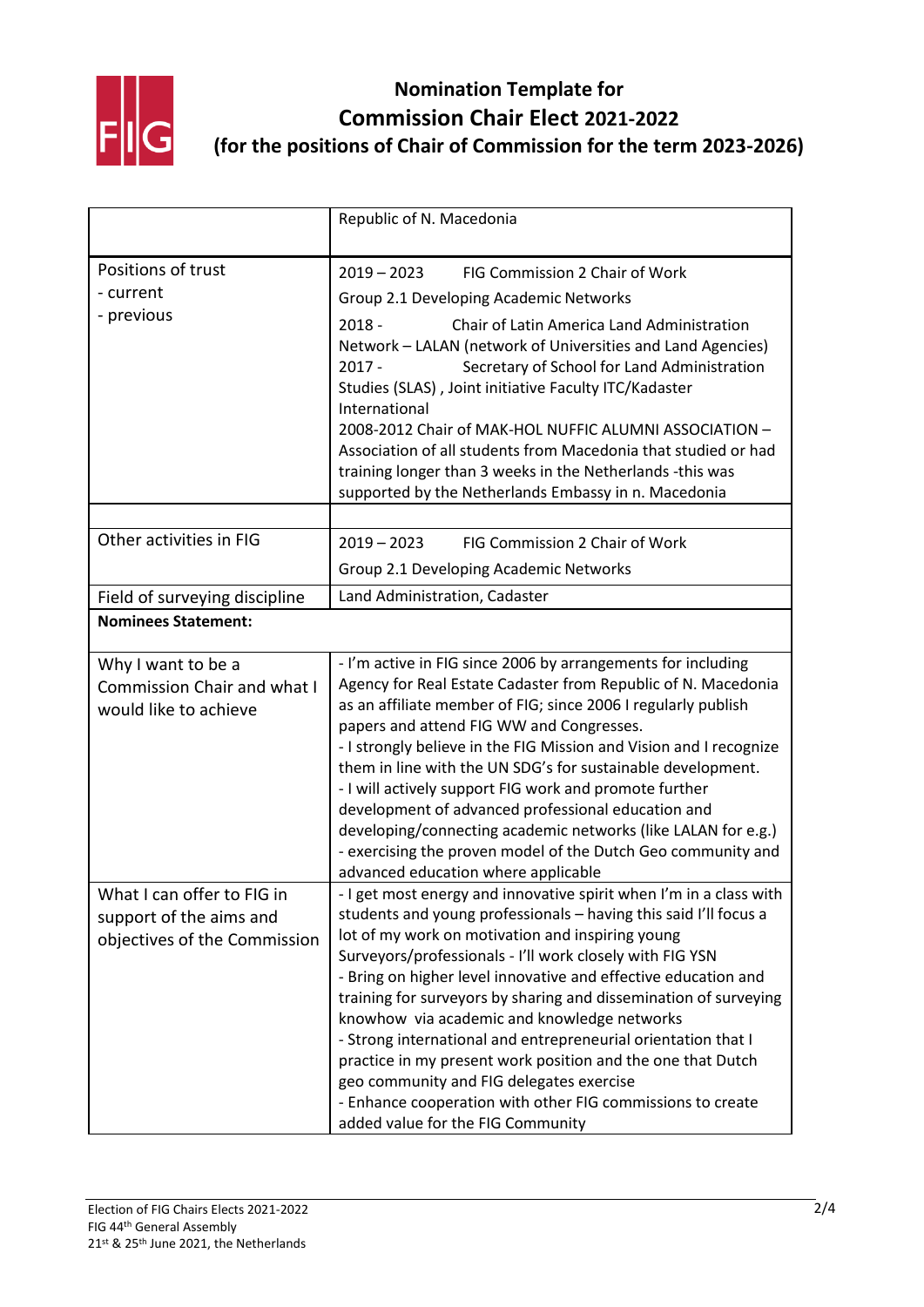

|                            | - Increase the cooperation of FIG C2 with international NGOs<br>like UNGGIM, UN-HABITAT / GLTN, FAO, WB                                                                                                                       |
|----------------------------|-------------------------------------------------------------------------------------------------------------------------------------------------------------------------------------------------------------------------------|
| My key skills              | - networking and connecting people/domains<br>- motivation and inspiring surveying professionals<br>- efficient and efficient hard worker<br>- transparent and openminded<br>- strong communication skills<br>- goal oriented |
| Any other general comments |                                                                                                                                                                                                                               |
|                            |                                                                                                                                                                                                                               |

| <b>Nominator</b>                              |                                                        |  |
|-----------------------------------------------|--------------------------------------------------------|--|
|                                               |                                                        |  |
| Name of member Association                    | <b>GIN</b>                                             |  |
| Name and title of contact                     | Ron Rozema                                             |  |
| person                                        |                                                        |  |
| Contact address                               | Postbox 2017                                           |  |
|                                               | NL 7420 AA Deventer                                    |  |
| <b>Email address</b>                          | Ron.Rozema@facto-geo.nl                                |  |
| Nominator's statement                         |                                                        |  |
| Why the association wants to                  | He is a member of GIN, works in the field and is asked |  |
| nominate Nominee                              | By the chairman of commission 2                        |  |
| Support the Association can                   | Time                                                   |  |
| offer the Nominee                             |                                                        |  |
| (financial and other)                         |                                                        |  |
| Any other comments                            |                                                        |  |
| <b>Signed</b>                                 |                                                        |  |
| I herby certify the above is true and correct |                                                        |  |
| Date                                          | 03-12-2020                                             |  |
| Nominee                                       | Digital                                                |  |
| Nominator                                     | Digital                                                |  |